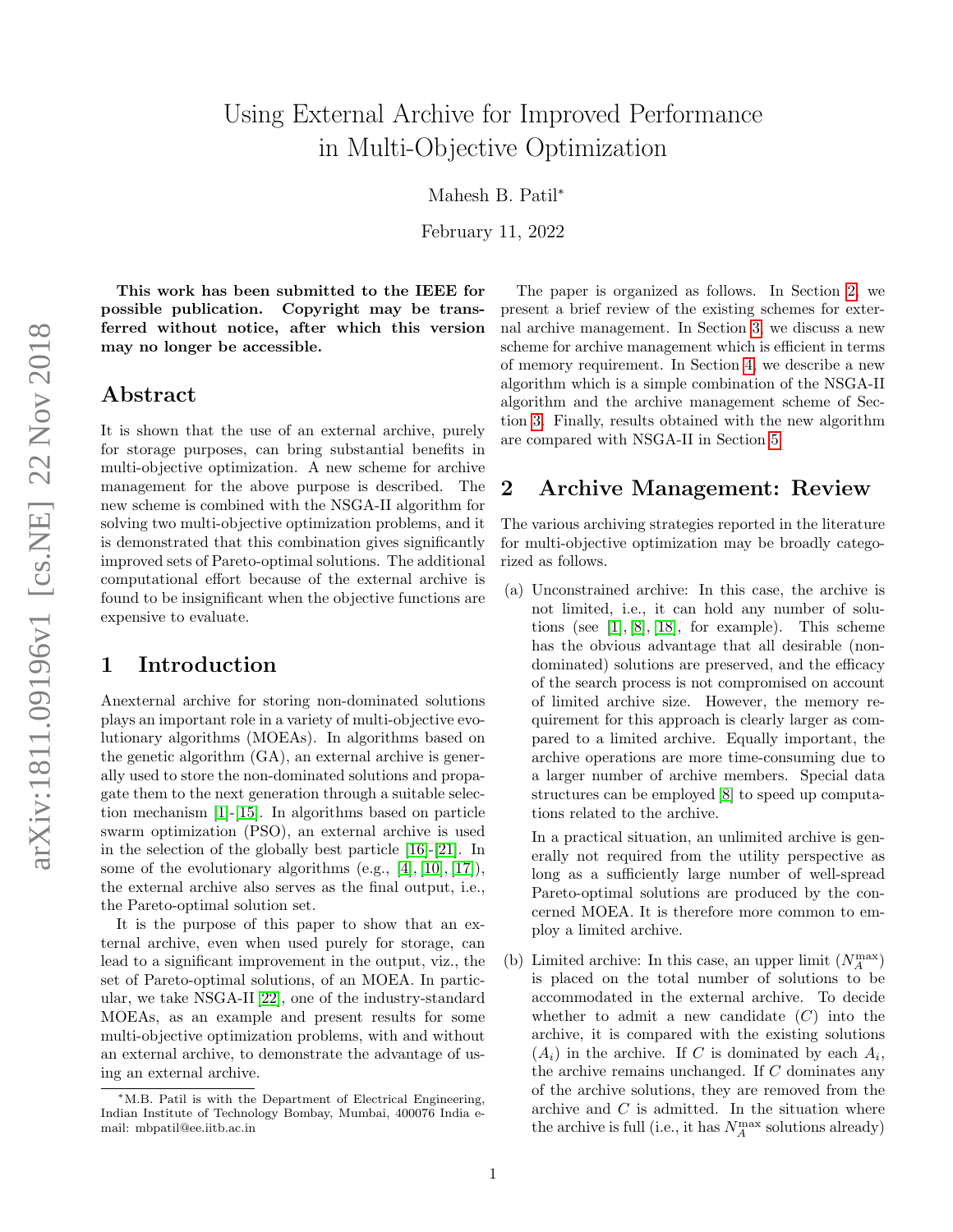

<span id="page-1-1"></span>Figure 1: Schematic diagram showing the hypergrid (a) before and (b) after a new candidate lying outside the current hypergrid is admitted in [\[17\]](#page-7-3).

and C is non-dominated with respect to each  $A_i$ , one solution needs to be removed before admitting C. In other words, the archive needs to be "pruned" or "truncated."

Depending on how the non-dominated solutions are organized in the archive, we can have the following sub-divisions of limited archive schemes.

- (i) Archive with hypergrid: In this scheme, the archive is divided into an *M*-dimensional [\[3\]](#page-5-2), [\[5\]](#page-5-3), [\[17\]](#page-7-3), [\[21\]](#page-8-0) or *L*dimensional  $[4]$  "hypergrid" where M is the number of objective functions and L is the number of decision variables. The smallest unit or cell of the hypergrid is called "hypercube" or "hyperbox." For pruning of the archive, some measure of the density of solutions in the hypercubes is used, and a solution from a hypercube with a higher density is preferred for removal. In Section [3,](#page-1-0) we will look at the hypergrid scheme of [\[17\]](#page-7-3) in more detail.
- (ii) Archive without hypergrid: In this case, the non-dominated solutions are stored as  $N_A$  individual solutions and are not organized into hypercubes. Various approaches have been used for pruning, such as clustering [\[2\]](#page-5-4), [\[16\]](#page-7-1), distance to the closest neighbour [\[6\]](#page-5-5), and crowding distance  $[9]$ ,  $[10]$ ,  $[12]$ - $[15]$ ,  $[20]$ , the intention always being to remove a solution from a dense region of the archive.

Hypergrid-based archive management schemes are attractive from the computational perspective since they involve only local calculations for pruning, and in the simplest case, plain counting of solutions in a given hypercube [\[17\]](#page-7-3).

# <span id="page-1-0"></span>3 Archive Management: New Scheme

In this section, we present a new scheme for archive management. Before describing the new scheme, however, it is instructive to look at the scheme used in the MOPSO algorithm [\[17\]](#page-7-3). Fig. [1](#page-1-1) (a) shows a hypergrid example for minimisation of two objective functions  $f_1$  and  $f_2$ , with  $N_{f1} = 8$  and  $N_{f2} = 10$ , where  $N_{fk}$  is the number of divisions for the  $k^{\text{th}}$  objective function. The crosses in the figure represent the non-dominated solutions in the archive.

If a new candidate being considered for entry into the archive falls inside the current hypergrid – the outer rectangle in Fig.  $1(a)$  – no changes are required in the hypergrid boundaries. If it falls outside (see the solution marked as "new candidate" in the figure), the hypergrid boundaries need to be recalculated, and the existing solutions in the hypergrid need to be relocated, as some of them may now fall in a different hypercube (see Fig. [1](#page-1-1) (b)).

In practice, this grid recalculation would be required more frequently in the initial stages of the MOEA; as the algorithm converges, the hypergrid boundaries would tend to become constant. Nevertheless, a hypergrid scheme which does not require recalculation of the boundaries is desirable.

Another important aspect of hypergrid management is memory requirement. Let  $N_{\rm sols}^{\rm max}$  be the maximum number of solutions allowed in a given hypercube. In that case, we need to allocate memory for  $N_{\text{sols}}^{\text{max}} N_{f1} N_{f2}$  solutions for  $M=2$  and for  $N_{\text{sols}}^{\text{max}} \times \prod_{k=1}^{M} N_{fk}$  solutions in the general case. Of these hypercubes, only a small fraction (typically 10 to 20 %) would be occupied, and in that sense, improvement in memory utilization is desirable.

With these two improvements in mind, viz., avoiding grid boundary recalculation and more efficient use of memory, we propose the following hypergrid management scheme.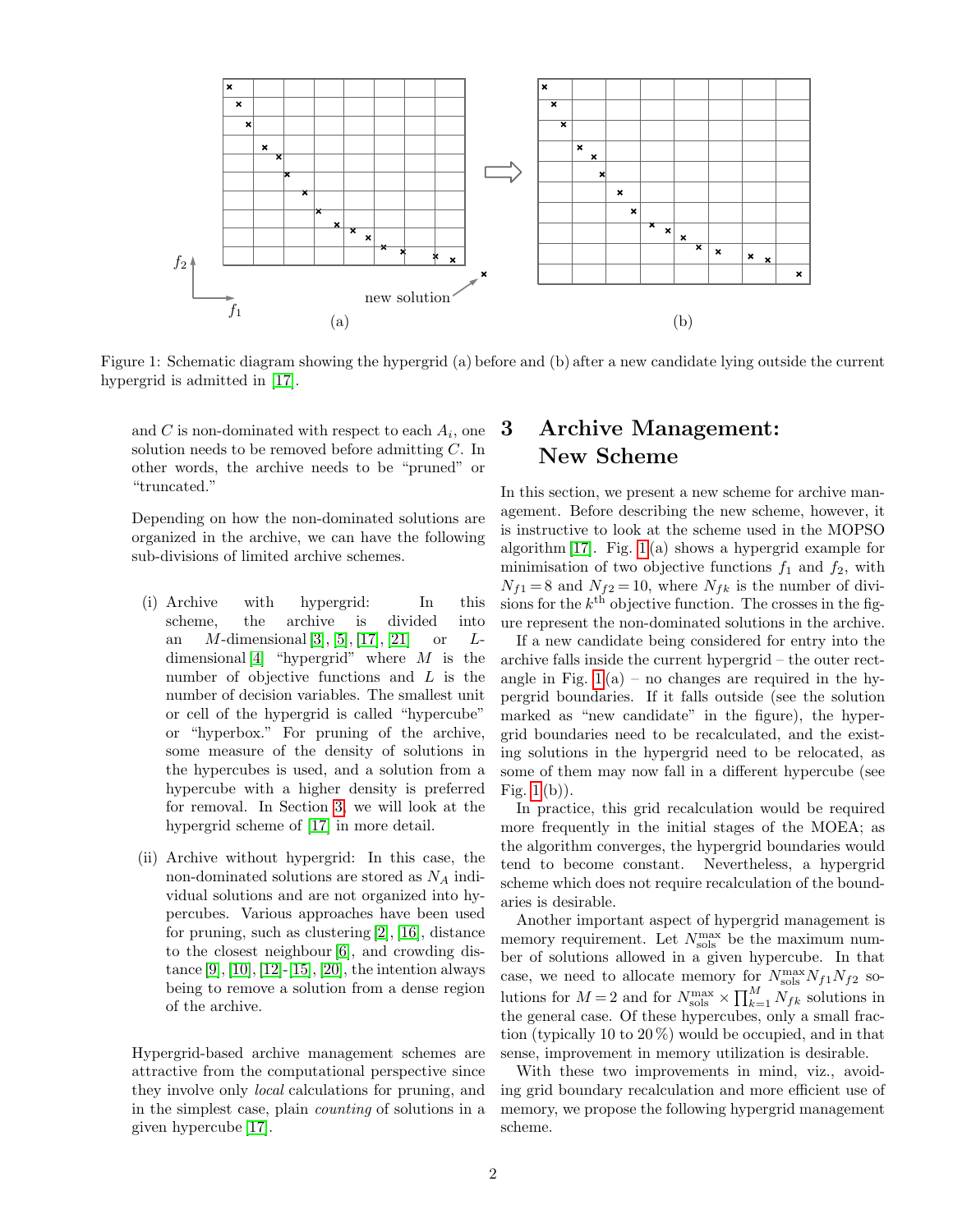| $\frac{1}{2}$      |         |                 |              |         |         |       |
|--------------------|---------|-----------------|--------------|---------|---------|-------|
|                    | $-1,3$  | $_{0,3}$        | 1,3          | 2,3     | 3,3     |       |
|                    | $-1,2$  | $_{0,2}$        | 1,2          | 2,2     | 3,2     |       |
| $\Delta f_2$       | $-1,1$  | $_{0,1}$        | 1,1          | 2,1     | 3,1     |       |
| $f_2^{\text{ref}}$ | $-1,0$  | 0,0             | 1,0          | 2,0     | 3,0     |       |
|                    | $-1,-1$ | $0,-1$          | $1, -1$      | $2, -1$ | $3, -1$ |       |
|                    |         | $f_1^{\rm ref}$ | $\Delta f_1$ |         |         | $f_1$ |

<span id="page-2-1"></span>Figure 2: Proposed hypergrid management scheme for  $M = 2$  (two objective functions).

In the new scheme, shown in Fig. [2,](#page-2-1) the hypergrid does not have boundaries. Each hypercube is characterized by  $M$  indices governed by the position of the hypercube and two parameters for each of the objective functions: a reference value  $f_k^{\text{ref}}$  and a spacing  $\Delta f_k$ . A maximum of  $N_{\mathrm{cells}}^{\mathrm{max}}$  hypercubes (cells) are allowed, and each hypercube can hold up to  $N_{\rm sols}^{\rm max}$  solutions. Memory allocation for  $N_{\text{cells}}^{\text{max}} \times N_{\text{sols}}^{\text{max}}$  solutions is required in this scheme, which we will refer to as the "fixed hypergrid" (FH) scheme.

Note that the parameter  $N_{\text{cells}}^{\text{max}}$  needs to be only as large as the maximum number of occupied cells during the evolution of the population. The advantage of the FH scheme can be seen from the results shown in Fig. [3](#page-3-0) for the CTP1 two-objective problem [\[22\]](#page-8-1). At the end of the first iteration, we see that 9 hypercubes (cells) have non-dominated solutions (indicated by squares in the figure). As the evolutionary algorithm progresses, some of the previously occupied cells can become empty and some additional cells can become occupied because of new nondominated solutions appearing in the archive. After the second iteration, four of the previously occupied cells have become empty, two new cells have become occupied, and the total number of cells is 11. At the end of the  $40<sup>th</sup>$  iteration, the number of occupied cells is 15, and the number of empty cells (which were occupied at some point) is 9. We would therefore require storage for 15 cells if empty cells are removed during the evolution and 24 if they are not. In contrast, with the adaptive grid scheme described earlier (Fig. [1\)](#page-1-1), we would have started with a grid of, say  $10 \times 8$  (assuming roughly the same resolution as in Fig. [3,](#page-3-0) and kept on changing it as new solutions joined the archive.

The FH scheme requires some parameters to be specified by the user, viz., a reference  $(f_k^{\text{ref}})$  and resolution  $(\Delta f_k)$  for each objective function, maximum number of cells  $(N_{\text{cells}}^{\text{max}})$ , and maximum number of solutions for each cell  $(N_{\rm sols}^{\rm max})$ . In practice, the user may have sufficient knowledge about the optimization problem, enabling a judicious choice for the parameters. If not, the user can use a relatively coarse grid (large values of  $\Delta f_k$ ), run the MOEA, look at the results, and then fine-tune the parameters.

It is possible during the initial stages of the MOEA that

a large number of cells, which were once occupied, become empty later because of new non-dominated solutions entering the archive. As new cells get occupied, the total number of cells (both occupied and empty) may exceed  $N_{\rm cells}^{\rm max}.$  When that happens, we can "pack" the hypergrid by removing the empty cells, as shown in Fig. [4.](#page-4-1) After the packing operation, the total number of cells would become equal to the number of occupied cells.

Fig. [5](#page-4-2) illustrates how  $N_{\mathrm{cells}}^{\mathrm{max}}$  affects the total number of cells for the CTP1 example. For  $N_{\text{cells}}^{\text{max}} = 25$ , packing does not take place because the total number of cells is always less than  $N_{\text{cells}}^{\text{max}}$ . For  $N_{\text{cells}}^{\text{max}} = 20$ , the total number of cells exceeds  $N_{\text{cells}}^{\text{max}}$  at the 6<sup>th</sup> iteration, and therefore a packing step is carried out, i.e., the vacant cells are removed.

### <span id="page-2-0"></span>4 NSGA-II with External Archive

The FH scheme can be easily combined, purely as a storage mechanism, with an existing MOEA. We choose NSGA-II (real-coded), one of the industry-standard MOEAs, for this purpose. The resulting algorithm (see Algorithm 1) will be referred to as NSGA-II-FH, i.e., NSGA-II with fixed hypergrid. The only new step in this

#### Algorithm 1 NSGA-II-FH

- 1: Initialize parent population.
- 2: Initialize archive.
- 3: Evaluate parent population.
- 4: Assign rank and crowding distance to each individual.
- 5: for  $i_{gen} = 1$  to  $N_{gen}$  do
- 6: Perform selection and crossover.
- 7: Perform mutation.
- 8: Evaluate child population.
- 9: Merge child and parent populations and obtain 10: mixed population.
- 11: Perform non-dominated sorting on mixed population
- 12: and obtain the next parent population.
- 13: Update archive.
- 14: end for

algorithm, as compared to the NSGA-II algorithm, is step 13, that of updating the archive. Note that the archive does not participate in the evolution of the population; it only stores non-dominated individuals from the population in a cumulative manner, as and when they become available.

Algorithm 2 describes the archive update procedure. The operations involved in archive update are comparisons (to check dominance) and copying of decision variable and objective function values when a new solution is admitted into the archive. The FH scheme has the advantage that it does not require recalculation of hypergrid boundaries. However, locating  $j_{cell}$  corresponding to a population member  $i_{\text{pop}}$  (step [14](#page-4-3) in Algorithm 2)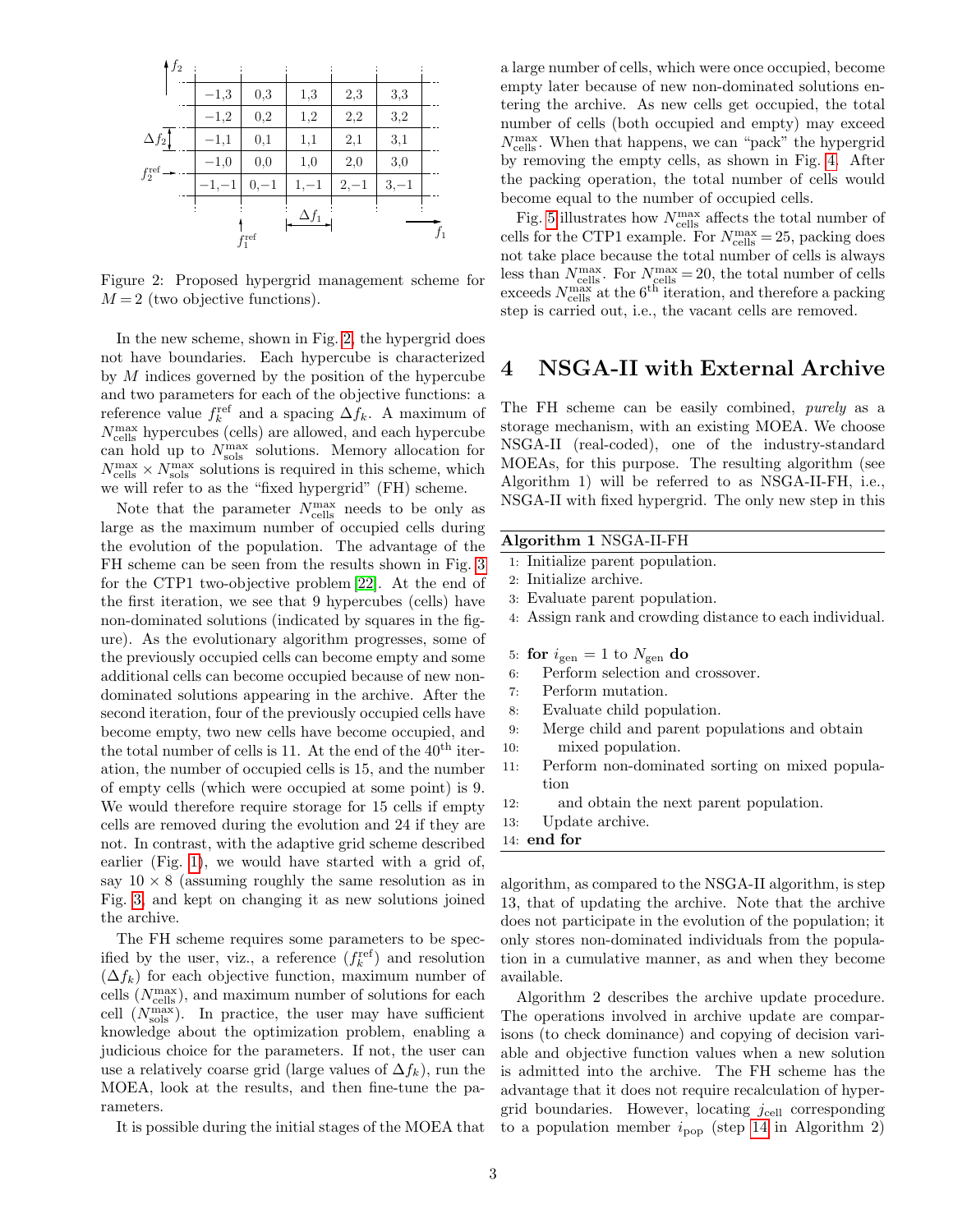

<span id="page-3-0"></span>Figure 3: Illustration of the fixed grid scheme using the CTP1 two-objective problem [\[22\]](#page-8-1). The real-coded NSGA-II algorithm with a population size of  $N = 40$  was used. Crosses indicate the current positions of individuals in the population, and squares indicate all of the non-dominated solutions obtained up to the given iteration.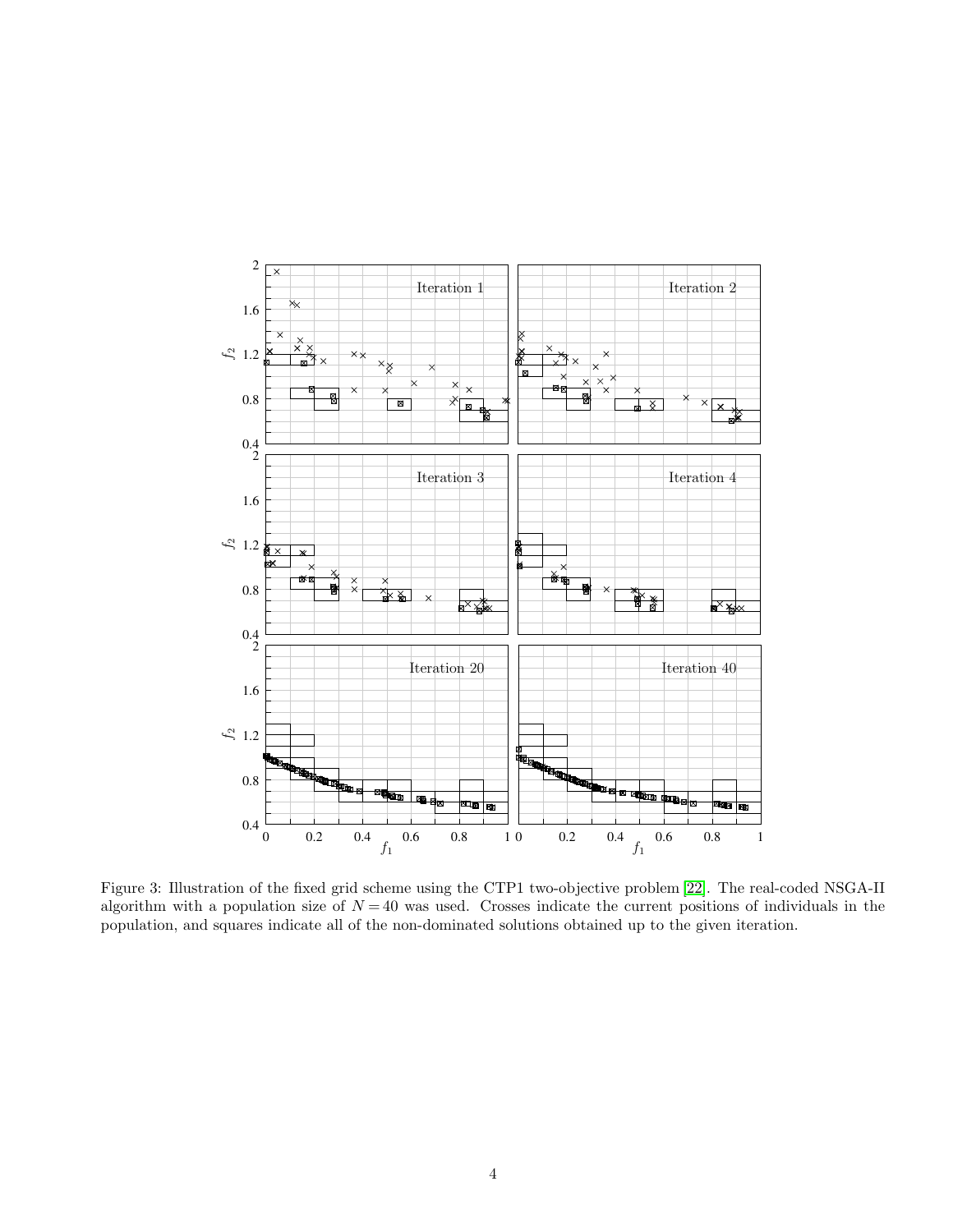

<span id="page-4-1"></span>Figure 4: Illustration of packing of the hypergrid, with  $N_{\text{cells}}^{\text{max}} = 10, N_{\text{sols}}^{\text{max}} = 4.$  Occupied and empty solution slots are shown in dark grey and light grey, respectively. After packing, three additional cells can be added to the archive in this example.



<span id="page-4-2"></span>Figure 5: Filled, empty, and total number of cells versus iteration for the CTP1 example for two values of  $N_{\rm cells}^{\rm max}$ .

is more expensive in this scheme – compared to the hypergrid approach of [\[17\]](#page-7-3) – because it involves comparing the position of  $i_{\text{pop}}$  with each of the occupied hypercubes (until a match is found). In the next section, through specific examples, we will discuss how the additional work involved in updating the archive affects the overall performance of the NSGA-II-FH algorithm with respect to the standard NSGA-II algorithm.

<span id="page-4-3"></span>

|     | <b>Algorithm 2</b> Update archive                                              |
|-----|--------------------------------------------------------------------------------|
| 1:  | for $i_{\text{pop}} = 1$ to N do                                               |
| 2:  | for $i_{\text{cell}} = 1$ to $N_{\text{cells}}$ do                             |
| 3:  | for each occupied solution $i_{\text{sol}}$ in $i_{\text{cell}}$ do            |
| 4:  | Compare $i_{\text{pop}}$ and $i_{\text{sol}}$ for dominance.                   |
| 5:  | <b>if</b> $i_{\text{pop}}$ and $i_{\text{sol}}$ are non-dominating <b>then</b> |
| 6:  | if $i_{\text{pop}}$ and $i_{\text{sol}}$ are identical then                    |
| 7:  | Next $i_{\text{pop}}$                                                          |
| 8:  | end if                                                                         |
| 9:  | else if $i_{\text{sol}}$ dominates then                                        |
| 10. | Next $i_{\text{pop}}$                                                          |
| 11: | end if                                                                         |
| 12: | Find all solutions in archive dominated by $i_{\text{pop}}$                    |
| 13. | and remove them.                                                               |
| 14: | Find $j_{\text{cell}}$ corresponding to $i_{\text{pop}}$ .                     |
| 15. | if $j_{\text{cell}}$ exists then                                               |
| 16: | <b>if</b> $j_{\text{cell}}$ is full then                                       |
| 17: | Randomly remove one solution from $j_{cell}$ .                                 |
| 18: | end if                                                                         |
| 19. | Add $i_{\rm pop}$ to $j_{\rm cell}$ .                                          |
| 20: | else                                                                           |
| 21: | if $N_{\text{cells}} = N_{\text{cells}}^{\text{max}}$ then                     |
| 22: | <b>if</b> there are vacant cells <b>then</b>                                   |
| 23: | Pack archive (Remove vacant cells).                                            |
| 24: | Create a new cell and add $i_{\text{pop}}$ to it.                              |
| 25: | else                                                                           |
| 26: | Declare "archive full" and stop.                                               |
| 27: | end if                                                                         |
| 28: | end if                                                                         |
| 29: | end if                                                                         |
| 30. | end for                                                                        |
| 31: | end for                                                                        |
|     | $32:$ end for                                                                  |

# <span id="page-4-0"></span>5 Results and Discussion

Two multi-objective optimization problems are considered in this section. The two algorithms, NSGA-II and NSGA-II-FH, are used for each of the problems, keeping the algorithmic parameters the same. In particular, the following parameter values are used: crossover probability  $p_c = 0.8$ , mutation probability  $p_m = 1/L$  (where L is the number of decision variables), distribution index for crossover  $\eta_c = 10$ , and distribution index for mutation  $\eta_m = 10$ .

As our first example, we consider the VNT problem (see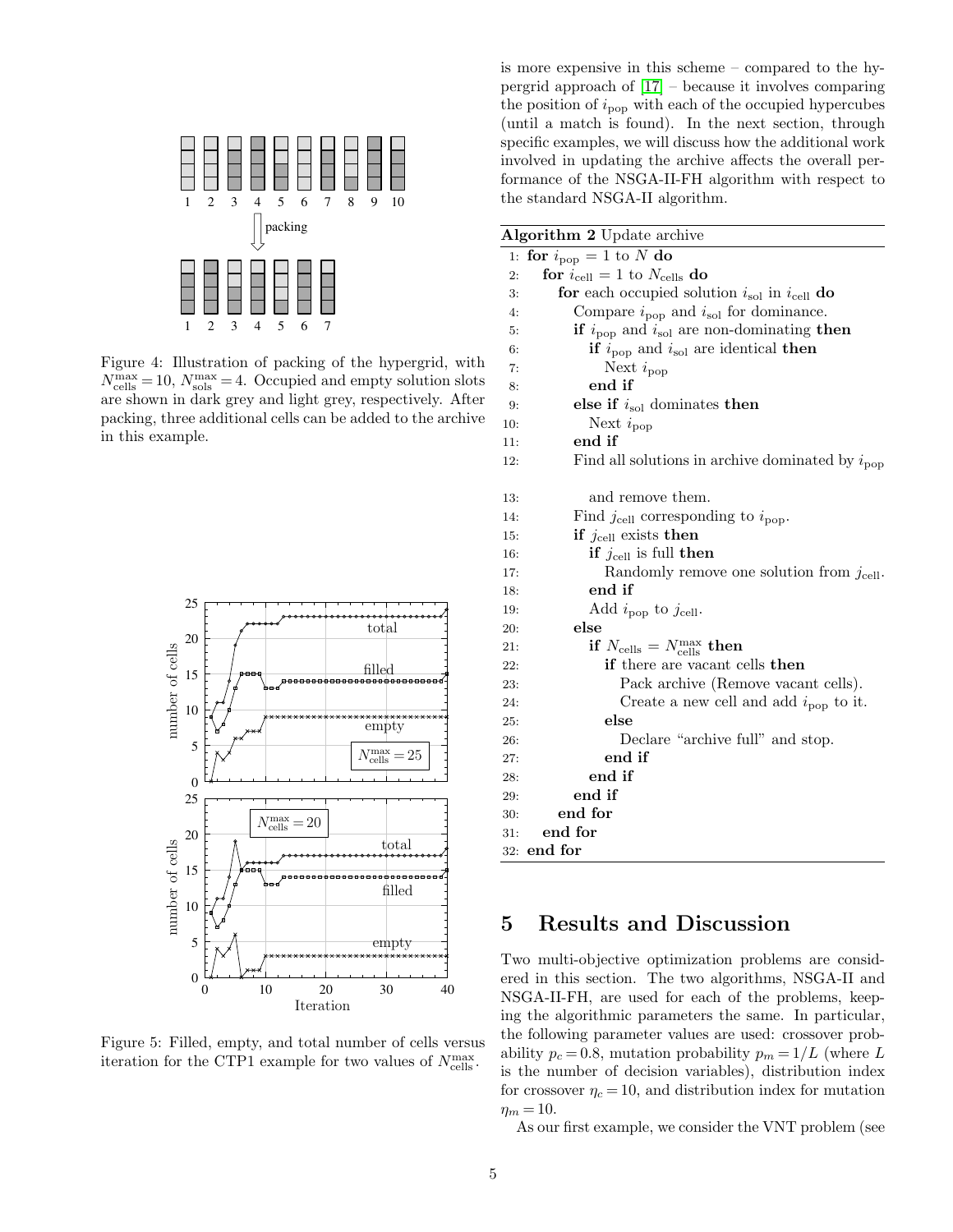[\[22\]](#page-8-1)) which has  $L = 2$ ,  $M = 3$  (i.e., two decision variables and three objective functions). All three functions  $(f_1, f_2)$  $f_2, f_3$  are to be minimized, with the decision variables in the range  $-3 \leq (x_1, x_2) \leq 3$ . We keep the population size constant  $(N = 60)$  and run NSGA-II and NSGA-II-FH for different values of  $N_{\text{gen}}$  (number of generations). The hypergrid parameters used for the NSGA-II-FH algorithm are  $N_{\text{cells}}^{\text{max}} = 1000, N_{\text{sols}}^{\text{max}} = 10, f_1^{\text{ref}} = f_2^{\text{ref}} = f_3^{\text{ref}} = 0,$  $\Delta f_1 = 0.1, \ \Delta f_2 = 0.01, \ \Delta f_3 = 0.1.$ 

The results are shown in Figs. [6](#page-6-0) and [7.](#page-6-1) The true Pareto front is also shown for comparison. It can be observed that the NSGA-II-FH method produces a significantly larger number of Pareto-optimal solutions for each value of  $N_{\text{gen}}$ . The advantage of using an external archive to store a large number of solutions visited by the population cumulatively is clear from the figures. This was in fact one of the motivations behind using an external archive in the AMGA algorithm [\[10\]](#page-7-2), for example. The NSGA-II-FH results demonstrate that an external archive is beneficial even when it does not participate in the underlying algorithm.

Our second example is an engineering problem, the inverting amplifier shown in Fig. [8](#page-7-8) (a). It is well known that a high gain and a high bandwidth for an amplifier are conflicting objectives. If a simple op-amp model is used, the gain versus bandwidth relationship can be obtained analytically. However, if a realistic op-amp model is used, circuit simulation is required.

The optimization problem considered here can be stated as follows. There are two design variables, the resistance  $R_1$  and  $R_2$ , with  $1 \text{ k}\Omega < R_1 < 10 \text{ k}\Omega$ ,  $5 k\Omega < R_2 < 50 k\Omega$ . There are three objective functions: gain, bandwidth (i.e., the high cut-off frequency  $f_H$ ), and input resistance of the amplifier. The gain and bandwidth are to be maximised, and the input resistance minimised. Two constraints are imposed: a minimum gain of 5 and a minimum bandwidth of 1 kHz.

Computation of the objective functions involves setting the parameter values  $(R_1 \text{ and } R_2)$  in a circuit file, simulating the circuit using the circuit simulator NGSPICE [\[23\]](#page-8-3), computing the mid-band gain, cut-off frequency, and input resistance from the simulator output. Note that, compared to our first example, function evaluations are much more expensive in this case.

Each algorithm was run once with  $N = 20$  and  $N_{\text{gen}} = 100$ . The hypergrid parameters for the NSGA-II-FH were  $N_{\text{cells}}^{\text{max}} = 1000, N_{\text{sols}}^{\text{max}} = 3, f_1^{\text{ref}} = f_2^{\text{ref}} = f_3^{\text{ref}} = 0,$  $\Delta f_1 = 1, \, \Delta f_2 = 1$  kHz,  $\Delta f_3 = 0.5$  k $\Omega$ .

Figs. [8](#page-7-8) (b) and [8](#page-7-8) (c) show the results, and it is observed once again that NSGA-II-FH produces a substantially larger number of Pareto-optimal solutions. NSGA-II, because of the absence of an external archive, can only give up to N Pareto-optimal solutions whereas NSGA-II-FH is not limited by the population size. In other words,  $NSGA-II$  gives only a sample – a snapshot – of all the Pareto-optimal solutions visited by the population while NSGA-II-FH gives a more complete picture.

The benefit of the NSGA-II-FH algorithm comes with an additional computational cost. To gauge the impact of this additional cost, we present in Table [1](#page-7-9) the CPU time required for the two algorithms on a desktop computer (Linux) with 3.3 GHz clock and 4 GB RAM without any parallelization.

From the table, we observe that NSGA-II-FH takes substantially longer than NSGA-II for the VNT problem. On the other hand, for the amplifier problem, there is virtually no difference between the two because the time taken by function evaluations dominates in this case, and the overhead due to archive manipulation is negligibly small.

In conclusion, a new scheme for external archive management has been presented. It is demonstrated that the new scheme, combined with the NSGA-II algorithm, produces a substantially larger number of Pareto-optimal solutions as compared to the original NSGA-II algorithm. The new scheme is particularly attractive for optimization problems in which the computing time is dominated by objective function evaluations.

#### References

- <span id="page-5-0"></span>[1] G. T. Parks and I. Miller, "Selective breeding in a multiobjective genetic algorithm," in Parallel Problem Solving from Nature, A. E. Bäck et al, Ed. Berlin, Germany: Springer, 1998, pp. 250–259.
- <span id="page-5-4"></span>[2] E. Zitzler and L. Thiele, "Multiobjective evolutionary algorithms: a comparative case study and the strength pareto approach," IEEE Trans. Evol. Comput., vol. 3, no. 4, pp. 257–271, 1999.
- <span id="page-5-2"></span>[3] J. D. Knowles and D. W. Corne, "Approximating the nondominated front using the pareto archived evolution strategy," IEEE Trans. on Evol. Comput., vol. 8, pp. 149–172, 2000.
- <span id="page-5-1"></span>[4] D. W. Corne, J. D. Knowles, and M. J. Oates, "The pareto envelope-based selection algorithm for multiobjective optimisation," in Parallel Problem Solving from Nature, M. S. et al, Ed. Berlin, Germany: Springer, 2000, pp. 839–848.
- <span id="page-5-3"></span>[5] D. W. Corne, J. D. Knowles, M. J. Oates, and J. Martin, "PESA-II: region-based selection in evolutionary multiobjective optimization," in Proceedings of the 3rd Annual Conference on Genetic and Evolutionary Computation. Morgan Kaufmann Publishers Inc., 2001, pp. 283–290.
- <span id="page-5-5"></span>[6] E. Zitzler, M. Laumanns, and L. Thiele, "SPEA2: Improving the strength pareto evolutionary algorithm," TIK-report, vol. 103, 2001.
- [7] M. Laumanns, L. Thiele, K. Deb, and E. Zitzler, "Combining convergence and diversity in evolutionary multiobjective optimization," Evolutionary computation, vol. 10, no. 3, pp. 263–282, 2002.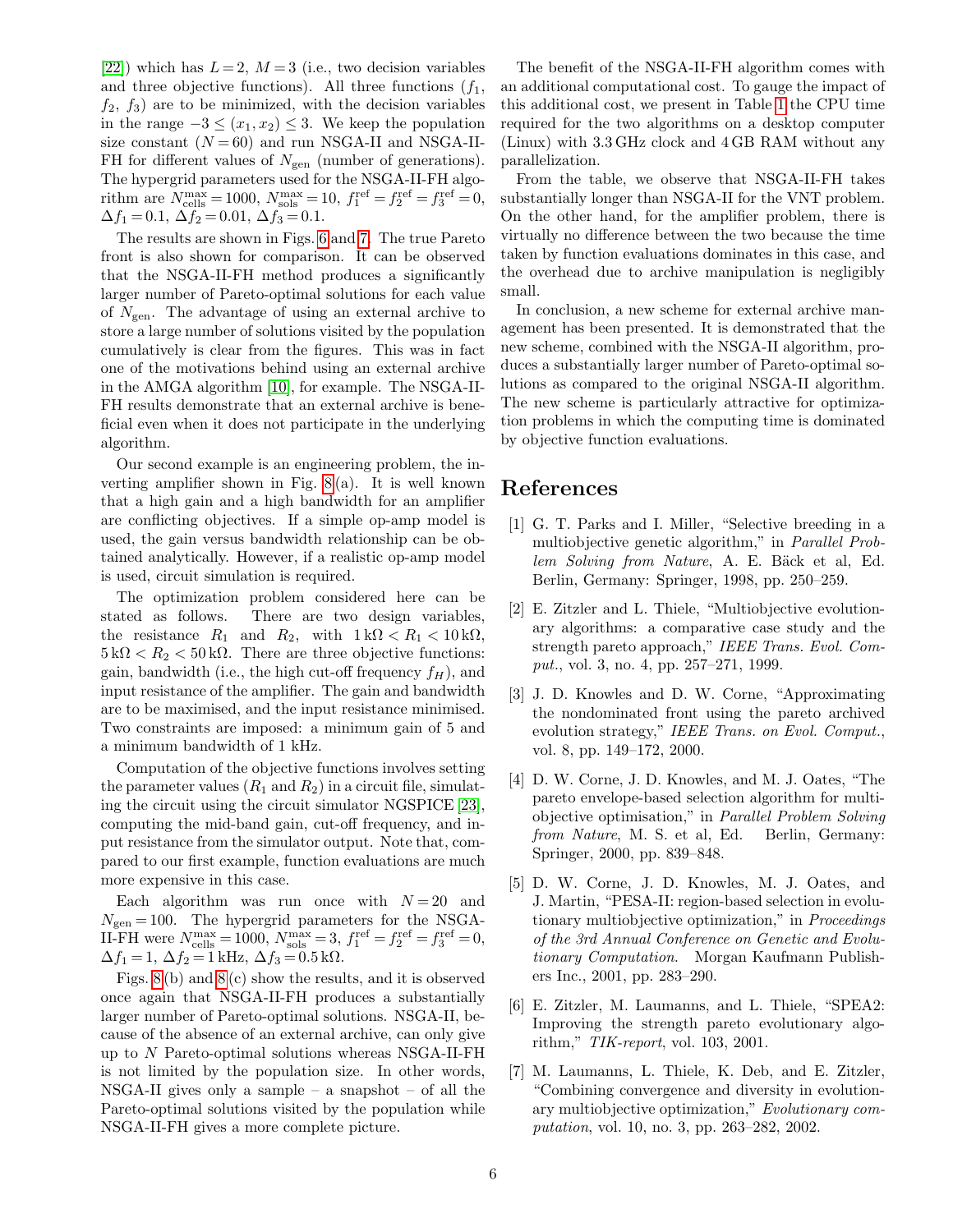

<span id="page-6-0"></span>Figure 6: Pareto-optimal solutions for the VNT problem obtained with the NSGA-II algorithm for a population size  $N\!=\!60$  and different values of  $N_{\rm gen.}$  (a)  $N_{\rm gen}=100,$  (b)  $N_{\rm gen}=200,$  (c)  $N_{\rm gen}=300,$  (d)  $N_{\rm gen}=400.$ 



<span id="page-6-1"></span>Figure 7: Pareto-optimal solutions for the VNT problem obtained with the NSGA-II-FH algorithm for a population size  $N = 60$  and different values of  $N_{\text{gen}}$ . (a)  $N_{\text{gen}} = 100$ , (b)  $N_{\text{gen}} = 200$ , (c)  $N_{\text{gen}} = 300$ , (d)  $N_{\text{gen}} = 400$ .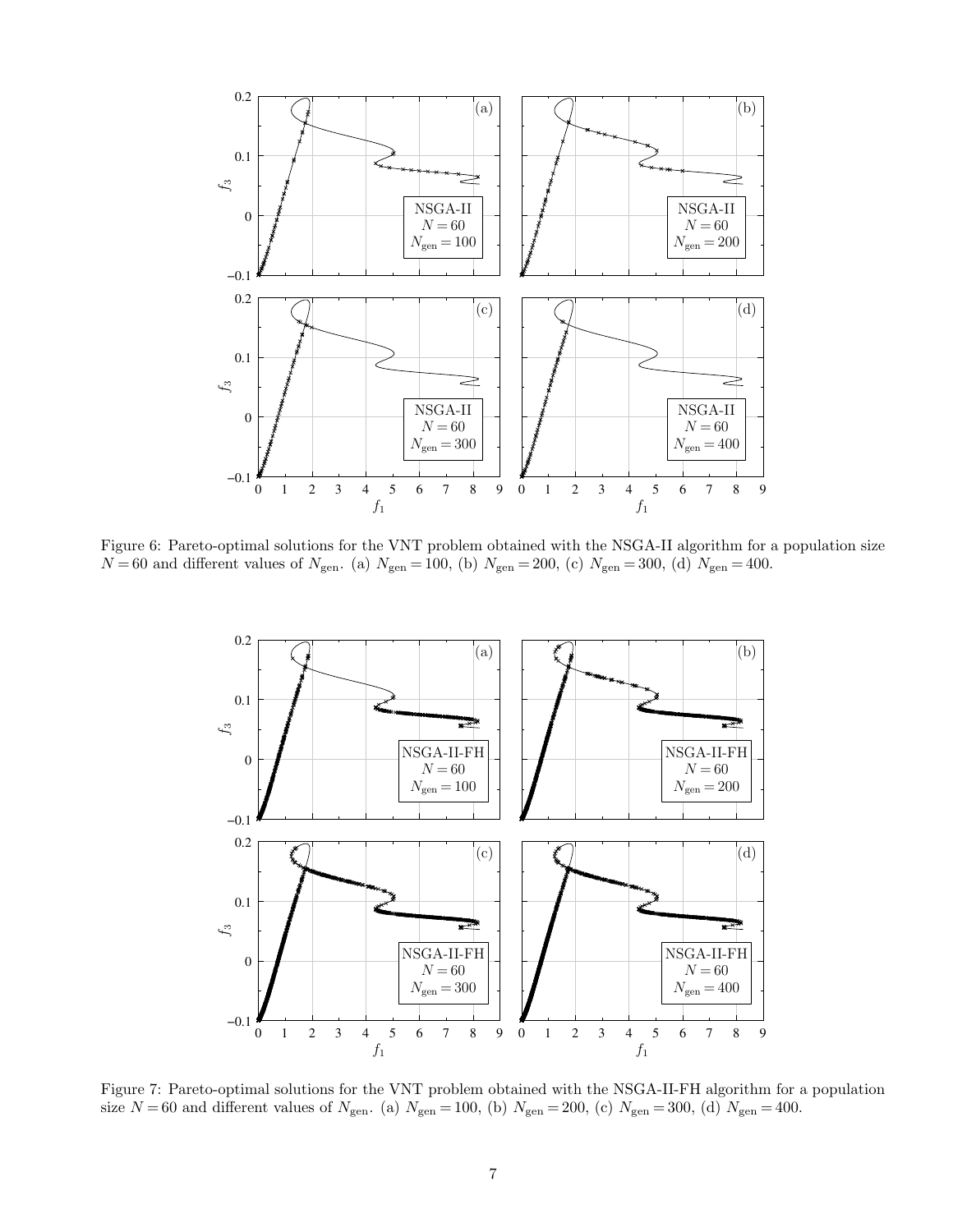

<span id="page-7-8"></span>Figure 8: (a) Op-amp based amplifier circuit, (b) NSGA-II result, (c) NSGA-II-FH result obtained for a population size  $N\,{=}\,20$  and  $N_{\rm gen}\,{=}\,100.$ 

| $N_{\rm gen}$ |            |         | VNT $(N=60)$ | Amplifier $(N=20)$ |                   |  |
|---------------|------------|---------|--------------|--------------------|-------------------|--|
|               |            | NSGA-II | NSGA-II-FH   | NSGA-II            | NSGA-II-FH        |  |
|               | 100        | 13 msec | 31 msec      | $33 \text{ sec}$   | $34 \text{ sec}$  |  |
|               | <b>200</b> | 21 msec | 77 msec      | $67 \text{ sec}$   | $67 \text{ sec}$  |  |
|               | 300        | 33 msec | $128$ msec   | $101 \text{ sec}$  | $101 \text{ sec}$ |  |
|               | 400        | 41 msec | $177$ msec   | $134 \text{ sec}$  | $135 \text{ sec}$ |  |

<span id="page-7-9"></span>Table 1: CPU time taken by NSGA-II and NSGA-II-FH algorithms.

- <span id="page-7-4"></span>[8] J. E. Fieldsend, R. M. Everson, and S. Singh, "Using unconstrained elite archives for multi-objective optimisation," IEEE Trans. Evol. Comput., vol. 7, no. 3, pp. 305–323, 2003.
- <span id="page-7-6"></span>[9] V. L. Huang, P. N. Suganthan, A. K. Qin, and S. Baskar, "Multiobjective differential evolution with external archive and harmonic distance-based diversity measure," School of Electrical and Electronic Engineering Nanyang, Technological University Technical Report, 2005.
- <span id="page-7-2"></span>[10] S. Tiwari, P. Koch, G. Fadel, and K. Deb, "AMGA: an archive-based micro genetic algorithm for multiobjective optimization," in Proceedings of the 10th annual conference on Genetic and evolutionary computation. ACM, 2008, pp. 729–736.
- [11] S. Z. Martínez and C. A. C. Coello, "An archiving strategy based on the convex hull of individual minima for MOEAs," in Evolutionary Computation  $(CEC)$ , 2010 IEEE Congress on. IEEE, 2010, pp. 1–8.
- <span id="page-7-7"></span>[12] D. Sharma and P. Collet, "An archived-based stochastic ranking evolutionary algorithm (ASREA) for multi-objective optimization," in Proceedings of the 12th annual conference on Genetic and evolutionary computation. ACM, 2010, pp. 479–486.
- [13] S. Tiwari, G. Fadel, and K. Deb, "AMGA2: improving the performance of the archive-based microgenetic algorithm for multi-objective optimization," Engineering Optimization, vol. 43, no. 4, pp. 377– 401, 2011.
- [14] X. Cai, Y. Li, Z. Fan, and Q. Zhang, "An external archive guided multiobjective evolutionary algorithm based on decomposition for combinatorial optimization," IEEE Trans. Evol. Comput., vol. 19, no. 4, pp. 508–523, 2015.
- <span id="page-7-0"></span>[15] M. Song and D. Chen, "An improved knowledgeinformed NSGA-II for multi-objective land allocation (MOLA)," Geo-spatial Information Science, pp. 1–15, 2018.
- <span id="page-7-1"></span>[16] S. Mostaghim and J. Teich, "Strategies for finding good local guides in multi-objective particle swarm optimization (MOPSO)," in Swarm Intelligence Symposium, 2003. SIS'03. Proceedings of the 2003 IEEE. IEEE, 2003, pp. 26–33.
- <span id="page-7-3"></span>[17] C. A. C. Coello, G. T. Pulido, and M. S. Lechuga, "Handling multiple objectives with particle swarm optimization," IEEE Trans. Evol. Comput., vol. 8, no. 3, pp. 256–279, 2004.
- <span id="page-7-5"></span>[18] J. E. Alvarez-Benitez, R. M. Everson, and J. E. Fieldsend, "A MOPSO algorithm based exclusively